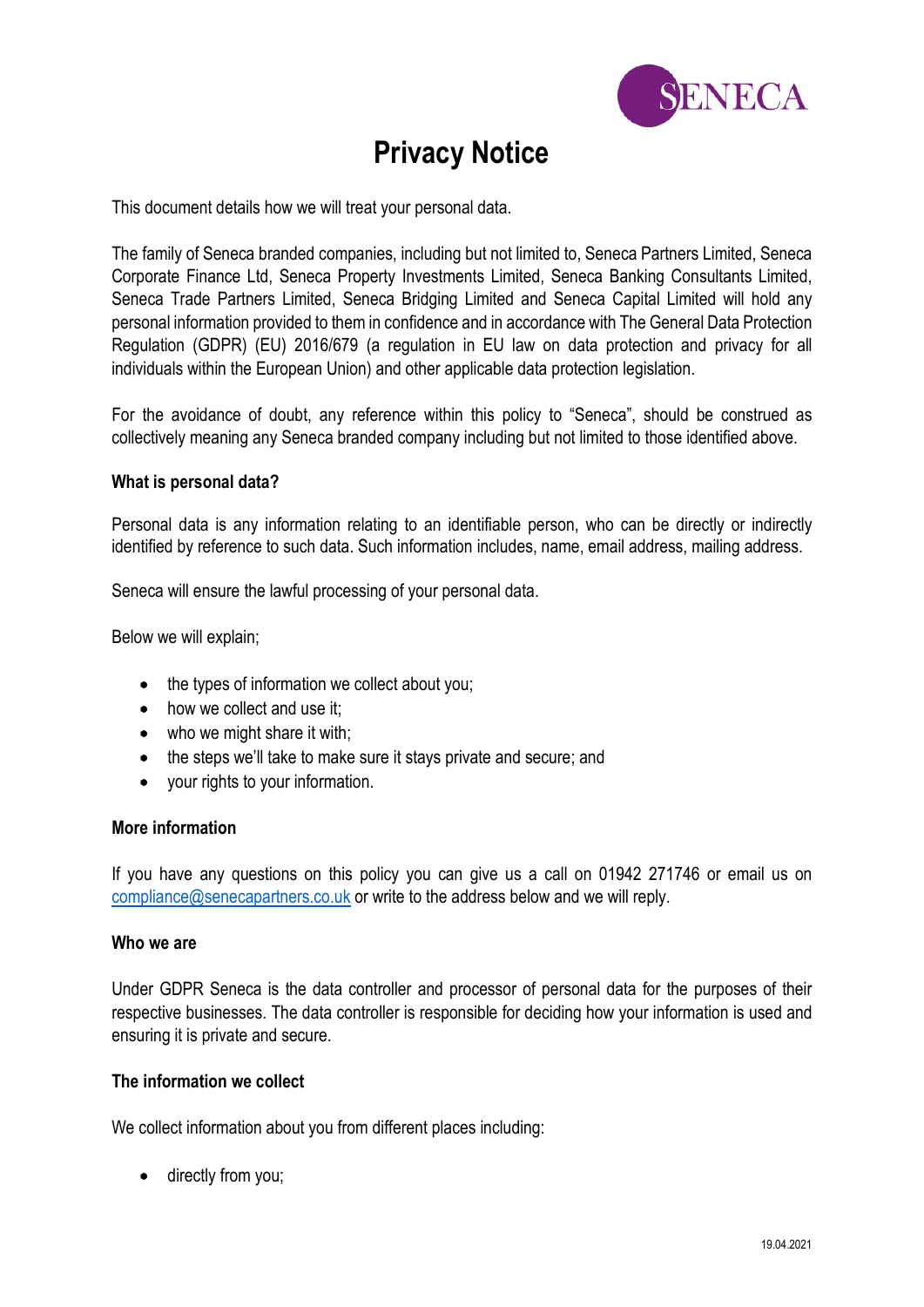

- from a third party acting on your behalf e.g. a financial adviser, intermediary or broker;
- from publicly available sources; and
- from other organisations.

We'll only collect your information in line with relevant regulations and law and this may relate to any of our products or services you apply for, currently hold or have held in the past.

You're responsible for making sure you give us accurate and up to date information. If you provide information for another person on your account, you'll need to tell them how to find the Privacy Notice and make sure they agree to us using their information for the purposes set out in it.

## **How we'll use your information**

We'll use it to provide any products and services you've requested as well as other purposes, for example:

- to confirm your identity and address;
- to understand how you use your accounts;
- to carry out your instructions;
- to help us make fraud and money laundering checks;
- to improve our products and services; and
- to offer you other services we believe may benefit you unless you ask us not to.

We'll only use your information where we're allowed to by law e.g. carrying out an agreement we have with you, fulfilling a legal obligation, because we have a legitimate business interest or where you agree to it.

## **Who we can share your information with**

We may share your information with any subcontractors, agents, or service providers who work for us. We may also share your information with others outside of Seneca e.g. Seneca branded companies, regulators, insurers, brokers and agents, as well as credit reference and fraud prevention agencies.

If you have consented to receive information via any of our websites then it's important you are aware that you are accepting that all Seneca companies may contact you from time to time, including but not limited to Seneca Partners Limited, Seneca Property Investments Limited, Seneca Banking Consultants Limited, Seneca Trade Partners Limited, Seneca Bridging Limited and Seneca Capital Limited regarding their products and services.

## **How long we'll keep your information**

We'll keep your information for as long as you have a relationship with us. After the relationship ends, we'll keep it where we may need it for our legitimate purposes e.g. to help us respond to queries or complaints, or for other reasons e.g. fighting fraud and financial crime, and responding to requests from regulators.